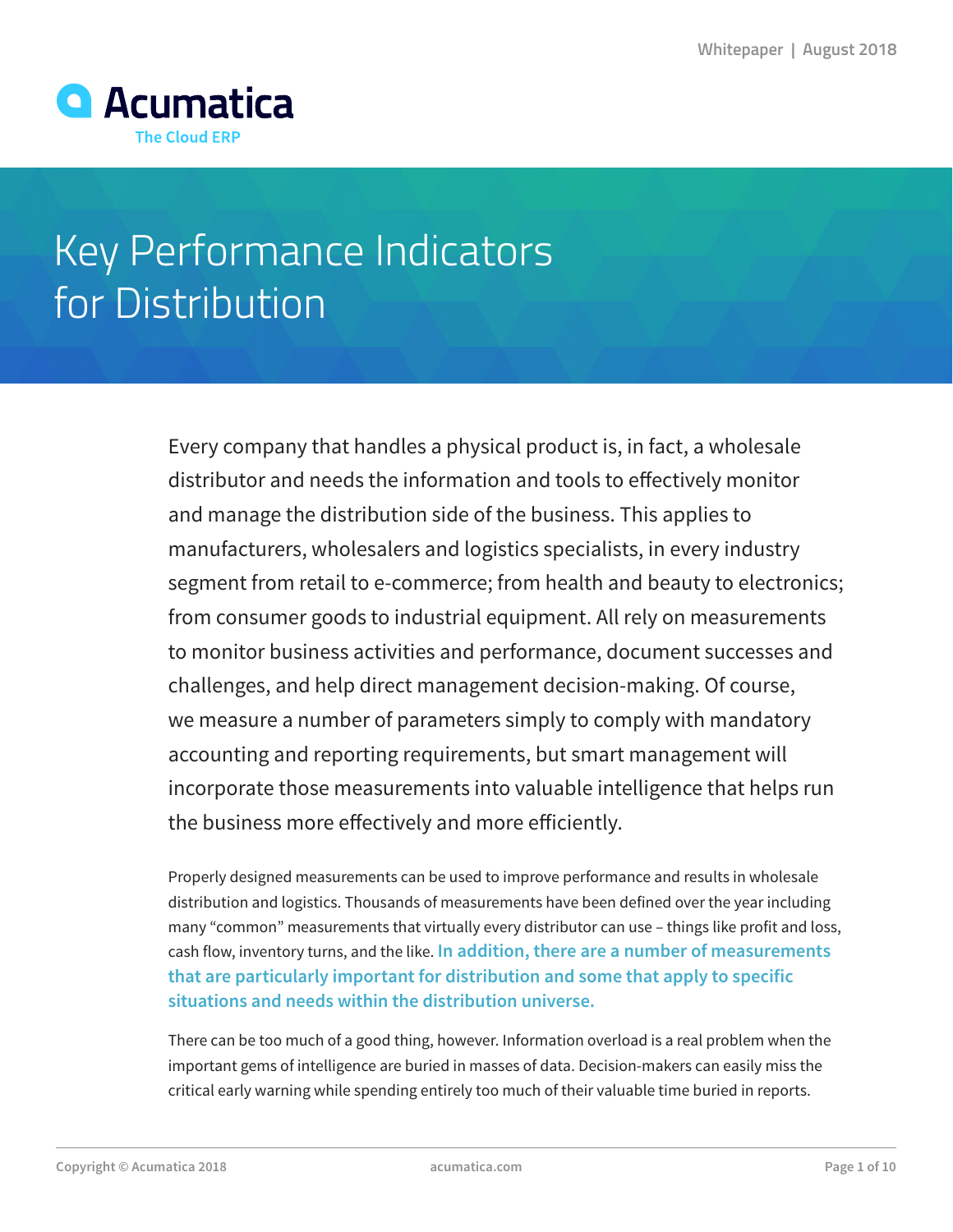

**Among this wide array of possible measurements, each industry has a relatively small number of measures that are particularly important for monitoring the overall health of the business.** Commonly called Key Performance Indicators (KPIs), these measurements are often gathered together into an executive dashboard display with graphics that provide an at-a-glance picture to help executives quickly zero in on opportunities or challenges.

These dashboards offer drill-down for analysis of the details and can be adapted to provide key measurements to individual departments or functions within the organization, focused on the specific measurements that are important in their individual span of interest.

Most distribution management software, sometimes called back office, ERP ([Enterprise](https://www.acumatica.com/what-is-cloud-erp-software/)  [Requirements Planning](https://www.acumatica.com/what-is-cloud-erp-software/)) or DRP (Distribution Requirements Planning) systems, offer such an Executive Information System with a variety of pre-defined KPIs which the various users within the company can pull together and tweak to fit their specific situation.

**KPIs are a natural on mobile devices to stay on top of the business while in the field.**



We are in what might be called a golden age of business intelligence and KPIs. While the proliferation of connected sensors and smart devices, commonly referred to as the Industrial Internet of Things (IIoT), provides unprecedented visibility and control, it also multiples the information overload problem. Fortunately, technology is also presenting solutions to that problem in the form of powerful yet user-friendly analytics and data visualization tools that are, in effect, extensions or enhancements to the Business Intelligence / Executive Information Systems

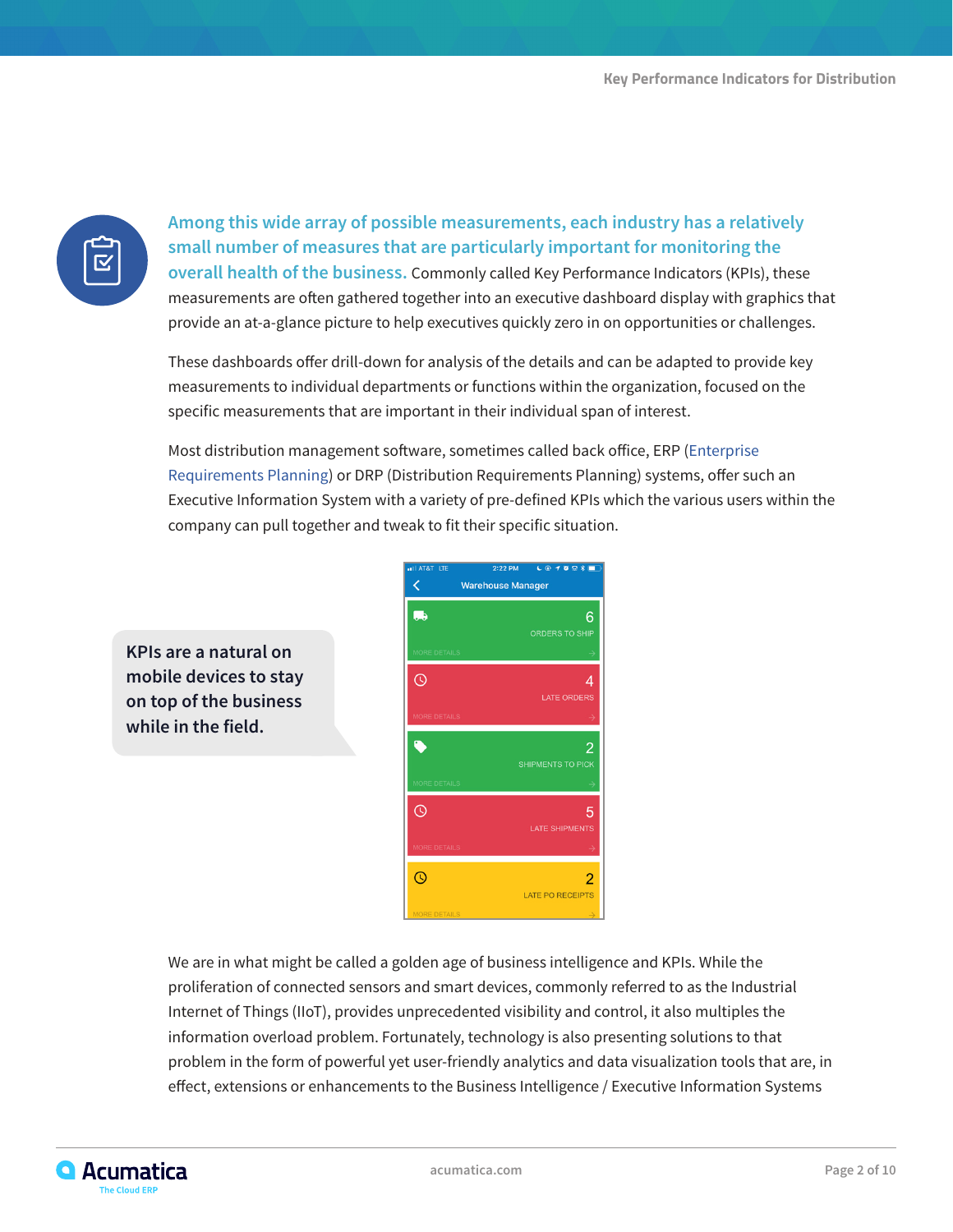we've just discussed. And all of this data, analytics, and business intelligence is made practical and functional by the cloud because only [cloud deployment](https://www.acumatica.com/acumatica-modern-erp-platform/) offers the connectivity, integration, security, scalability and capacity necessary to harness all of this data and make the intelligence accessible wherever it's needed, whenever it's needed.

## Types of KPIs

When we think of measurements and KPIs, we are most likely thinking about what can be called historical measurements – summaries and analyses of events and data. KPIs compile this data into usable forms that target the specific interest of the viewer, the functional area of the business and the needs of that specific industry and activity.

Many KPIs are [financial](https://www.acumatica.com/cloud-erp-software/financial-management/), as finance is the common language of general business management in distribution and all other industries. Common financial KPIs in every industry monitor sales, costs, margins, cash flow, and asset utilization. But many more KPIs are operational measurements that managers and executives use to focus in on specific activities and interests relative to transportation schedules, inventory, on-time delivery, backorders, customer service and more. All of these kinds of KPIs can be classified as historical measurements since they focus on analysis of data from activities that have already occurred. We can speculate and try to project how things will play out in the future, and we do that of course, but that is not built into the structure of the measurements.



**Historical KPIs** can be set up with alerts and warnings that monitor and detect exceptions, calling attention to issues through graphic characteristics like traffic lights (green = all okay; yellow = an indicator that something is not quite optimum; red = cause for concern) or "push" alert messages sent via email or text.

**Predictive KPIs** use what can be thought of as leading indicators to project performance expectations into the future. Management can use these projections to steer decisions and actions aimed at avoiding undesirable outcomes or enhancing desirable results. Predictive KPIs for distribution may use economic indicators, demographic trends, or specific industry indicators like housing starts (indicator of future demand for plumbing fixtures, windows, carpeting, furniture, etc.) or health trends (future demand for medications or supplies), for example.

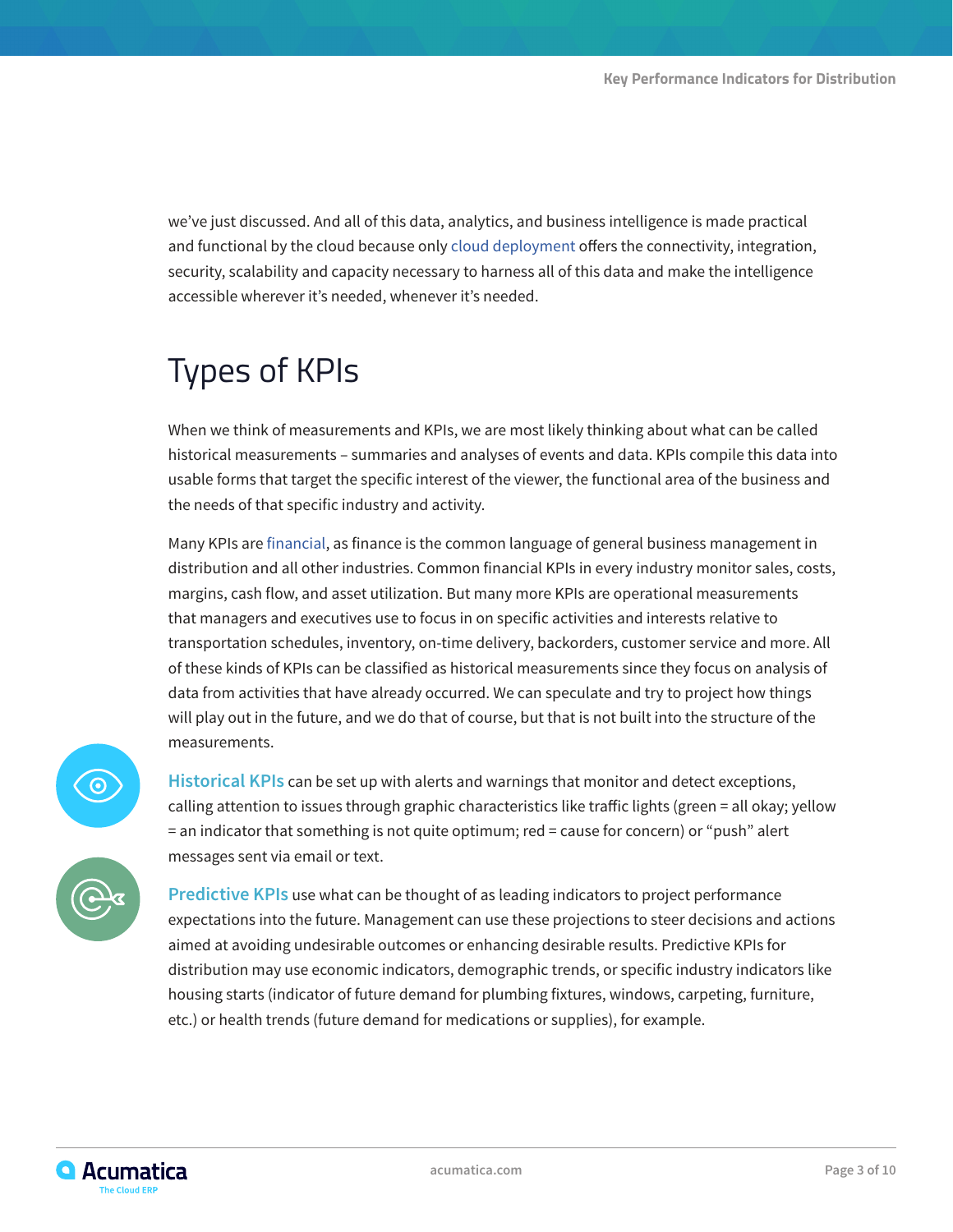## Distribution Flow Dashboard

It can be hard to find problems without an overall picture. However, you can show your processes and KPIs on a dashboard. Operational distribution KPIs can be tailored to track overall business status and performance as well as specific areas of operations. Each node of the distribution network can be monitored individually or in combinations across multiple factors. You can look at factors like inventory, on-time shipments, profitability, etc. for a single warehouse or leg of the supply chain or other groupings or categories.



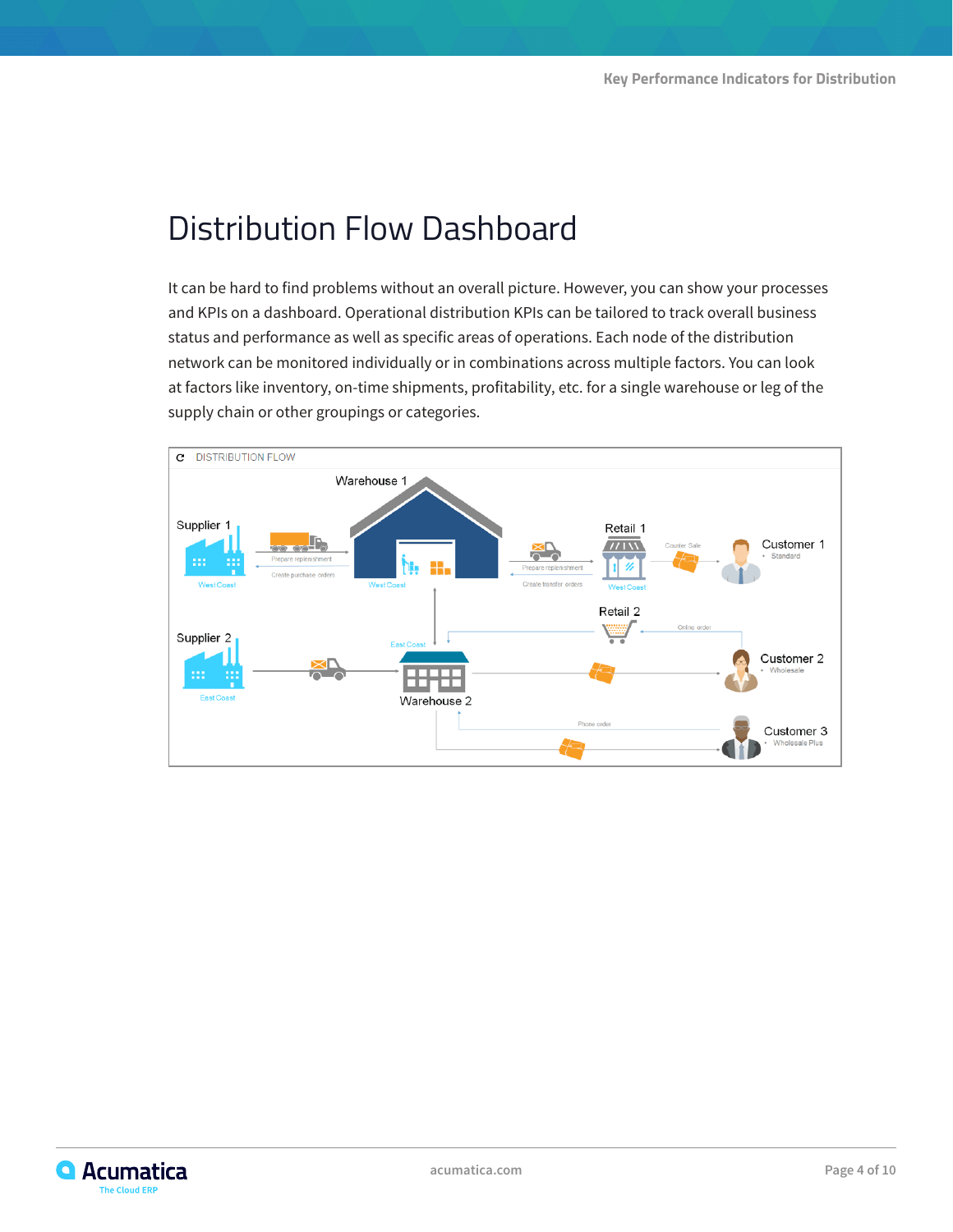## KPIs for Distribution

As mentioned above, a number of basic KPIs measure financial performance and apply to all kinds of businesses – sales and margin, return on equity, cash flow, and the like. Operational KPIs that are focused on distribution may include common indicators that everybody already watches like the Inventory Turnover Ratio as well as others that focus more on specific areas of distribution operations.

#### Inventory Turnover Ratio

This display shows inventory turns for two different groups of items – low turnover items and high turnover items. This snapshot shows the current status in the familiar ratio format as well as some key indicators that a purchasing manager might want to watch like open POs and purchasing trends. These core metrics are extremely relevant, and each user can create their own view.



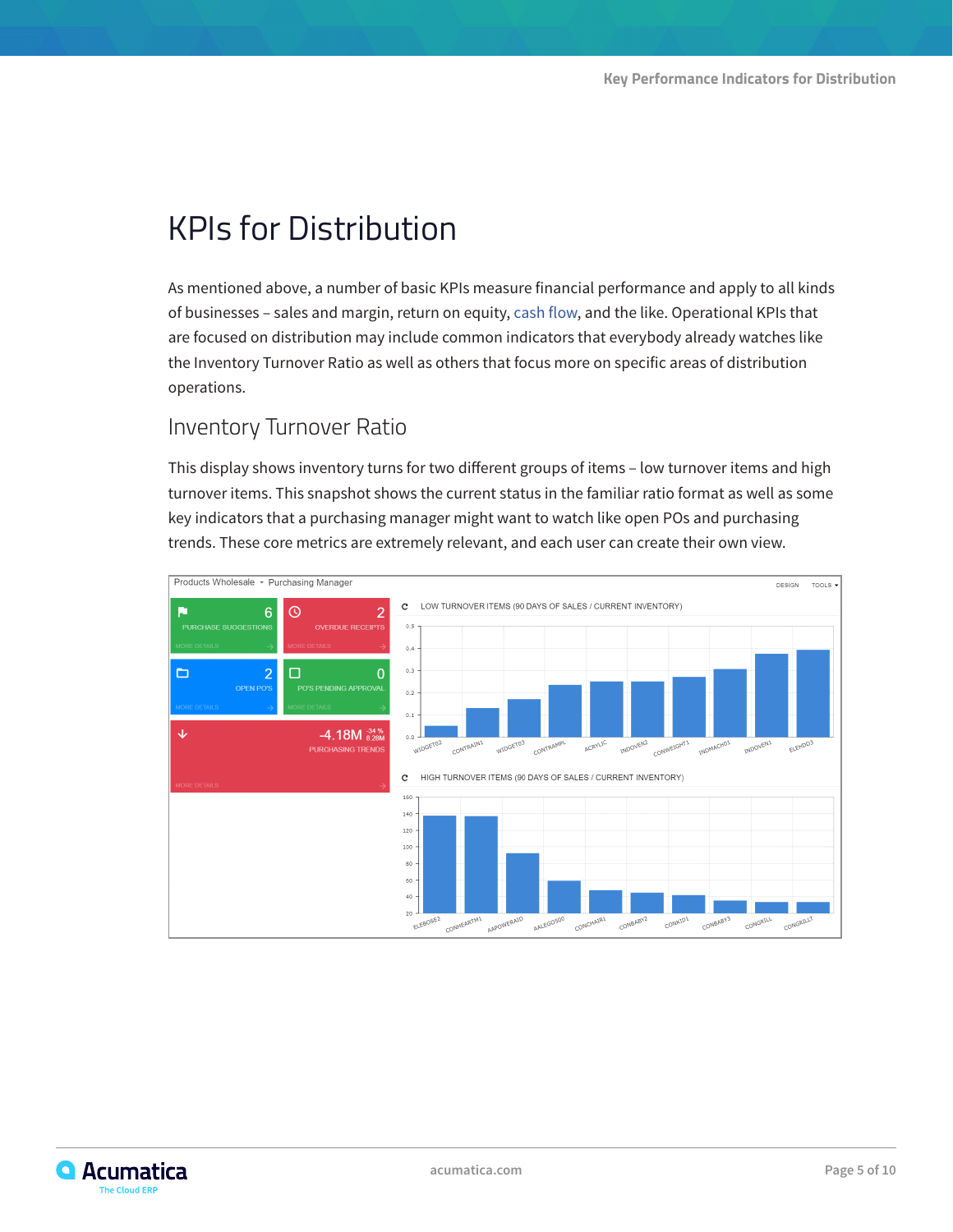#### On Time Shipping Ratio

This example compares on-time shipping performance for custom orders at three different warehouses over a span of several years. While it is informative to see how the different warehouses do compared to each other, it is interesting – and disturbing – to see that all three warehouses are showing a marked decrease in on-time shipments for the most recent two years.

Custom orders are a challenge for any business, and they can either strengthen or weaken customer relationships Was there a policy change in this case? A supplier cost cutting or inventory reduction initiative that took effect between 2016 and 1017? This basic display quickly eliminates warehouse specific concerns and leads the analyst toward system-wide concerns that can be researched through drill-downs from this starting point.



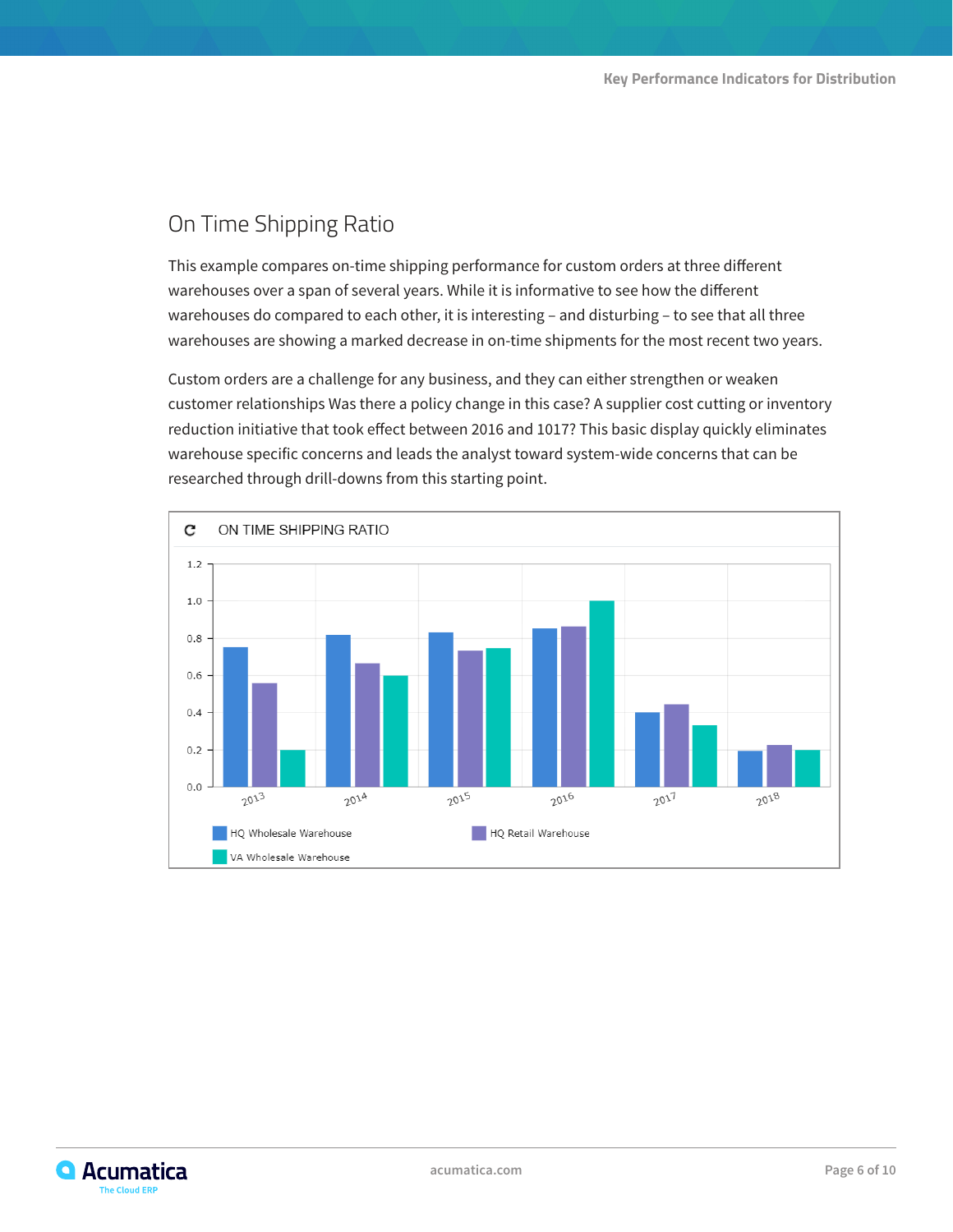#### Profitability by Item

Sadly, not all customers are equally profitable to serve. Nor are all items, markets or channels equally profitable. Savvy distributors are well-advised to periodically review the relative profitability of customers, markets, channels and products as they formulate sales and distribution plans and budgets to optimize overall business plans and strategies. This example of Sales and Profitability by Item Class and Item illustrates the power of KPIs to sort and summarize masses of data to provide insights you can use to better understand your business.

| $1$ of $4$<br>Page:<br>Sales Profitability by Item Class and Item |                                                                     |                                     |                                             |                                  |                |                  |                            |                   |          |
|-------------------------------------------------------------------|---------------------------------------------------------------------|-------------------------------------|---------------------------------------------|----------------------------------|----------------|------------------|----------------------------|-------------------|----------|
| Company:                                                          | <b>PRODUCTS</b>                                                     |                                     | From Date:                                  | 6/2/2017                         |                | Date:            |                            | 6/25/2018 6:44 AM |          |
| User:                                                             | admin, admin                                                        |                                     | To Date:                                    | 6/25/2018                        |                |                  | Released Transactions Only |                   |          |
|                                                                   |                                                                     |                                     |                                             |                                  |                |                  |                            |                   |          |
| Branch:                                                           | <b>PRODWHOLE</b>                                                    |                                     |                                             |                                  |                |                  |                            |                   |          |
| Item Class:                                                       |                                                                     | ALLOTHER - -                        | Item Class Descr.:                          | All Others                       |                |                  |                            |                   |          |
| Inventory ID                                                      |                                                                     | Inv. Description                    |                                             |                                  | Currency       | <b>Net Sales</b> | Cost                       | Margin            | Margin % |
| <b>SPECIALORD</b>                                                 |                                                                     | Special or custom order             |                                             |                                  | <b>USD</b>     | 1,824,000.00     | 720,000.00                 | 1,104,000.00      | 60.53    |
|                                                                   |                                                                     |                                     |                                             | Item Class [ALLOTHER - -] Total: |                | 1,824,000.00     | 720,000,00                 | 1,104,000.00      | 60.53    |
| Item Class:                                                       |                                                                     | CONSUMER - -                        | Item Class Descr.:                          |                                  | Consumer Goods |                  |                            |                   |          |
| Item Class:                                                       | CONSUMER -100- Item Class Descr.:<br>Consumer Goods / Baby Products |                                     |                                             |                                  |                |                  |                            |                   |          |
| Inventory ID                                                      |                                                                     | Inv. Description                    |                                             |                                  | Currency       | <b>Net Sales</b> | Cost                       | Margin            | Margin % |
| CONBABY1                                                          |                                                                     | South Shore Savannah Changing Table |                                             |                                  | <b>USD</b>     | 245,787.54       | 158,104.72                 | 87,682.82         | 35.67    |
| CONBABY2                                                          |                                                                     |                                     | Little Tikes Bold n Bright Table & Chairs   |                                  | <b>USD</b>     | 1,072,948.40     | 570,276.18                 | 502,672.22        | 46.85    |
| CONBABY3                                                          |                                                                     |                                     | Grac Pack N Play with Newborn Napperstation |                                  | <b>USD</b>     | 262,196.55       | 168.258.82                 | 93,937.73         | 35.83    |
| CONCHAIR1                                                         |                                                                     | Caravan Canopy Recliner             |                                             |                                  | <b>USD</b>     | 20,588.40        | 13,786.62                  | 6,801.78          | 33.04    |
| Item Class [CONSUMER -100-BABY]                                   |                                                                     |                                     |                                             |                                  |                | 1,601,520.89     | 910,426.34                 | 691.094.55        | 43.15    |

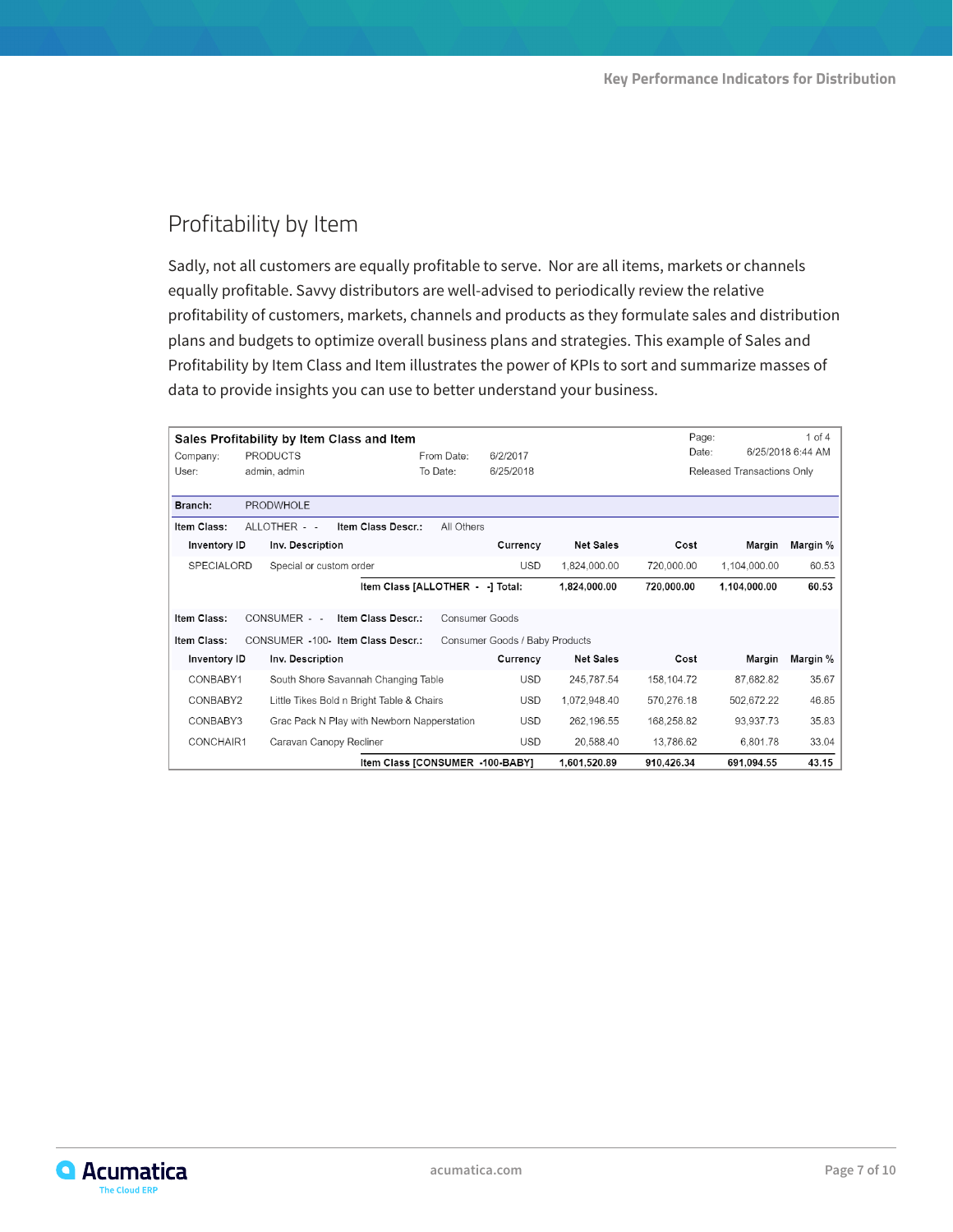## Getting Started with KPIs

Your Executive Information System will come with a selection of pre-defined KPIs 'right out of the box', as they say, and that's not a bad place to start. But consider these pre-defined KPIs to be training wheels that are helpful in letting you find your balance but are not intended for long-term

**Define a small number of high-impact KPIs (for an individual user)—no more than 8 or 10—aimed at the critical factors for that department or project.**

use. Familiarize yourself with how those KPIs work, how to manage the alerts and warnings, and how to change them to make them more relevant and more useful in your business.

As soon as you are comfortable, start to identify new KPIs that focus on the major functions of your business. The goal is to replace the training wheels with high-performance tires that are just right for you – whether they are racing slicks, mud and snow tires, those nubby mountain bike tires, or efficient highway cruisers.

Many companies getting started with KPIs will become excited by the new insights and visibility and keep defining new ways to look at the business. That is a good thing, of course, but often leads to a proliferation of KPIs that can quickly become counterproductive… again, too much of a good thing. Best practice is to have a relatively small number of high-impact KPIs (for an individual user) – no more than 8 or 10 – aimed at the critical factors for that business, department, project, or area of responsibility. A flexible Business Intelligence system will support drill-down for easy analysis and the easy creation of new ad-hoc measurements for those times when an unusual situation or new idea mandate a different view.

KPI development and use must be done with the involvement and cooperation of the ultimate users of the KPIs – never a secret project that presents the finished product to the unprepared users as a done deal. The users must understand the system and the measurements and tailor them to their specific needs. This is the only way to build a personal connection – ownership – in the KPIs that is required for them to be truly effective.

Make sure that the KPIs are more than just window dressing. They must drive decisions and actions. If they are believed, trusted, and relevant, appropriate decisions and actions will follow. Be sure that incentives line up with measurements; people respond to the way they are measured only when incentives are properly aligned.

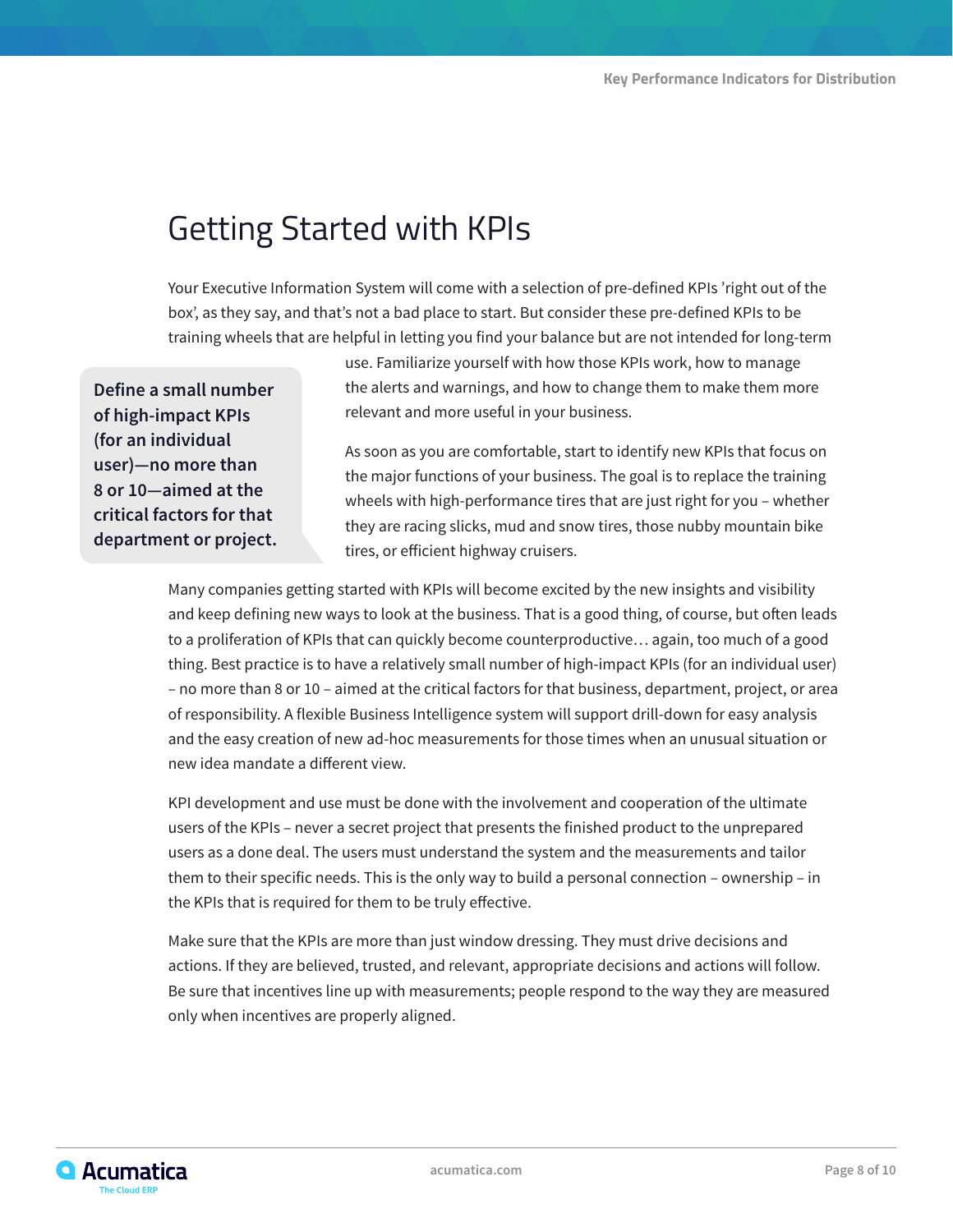## Systematizing the KPI Process

Use your initial experience to refine and expand your KPIs. In fact, regular KPI 'maintenance' should be a part of your overall management strategy. Your business continually changes. Certainly, customer preferences and markets change. The advance of technology is having an impact on every business, and static measurement systems inevitably become less relevant and useful if not maintained.

The good news is that today's KPI dashboards are truly flexible, adaptable, and user-driven. There's no need to draw up a detailed description of the changes and beg IT to recode the reports. User-friendly tools make changes and new reports simple and easy, putting the user firmly in the driver's seat. [Acumatica Distribution Management](https://www.acumatica.com/cloud-erp-software/distribution-management/) is cloud-based so the information is readily available on any device, at any time, from anywhere. And Acumatica's cloud-based applications are built for real-time updates and a high level of flexibility so your KPIs remain dynamic and responsive in every sense of the word.

Based on a broad system like Acumatica Distribution Management, linked to other data sources such as your warehouse management system or transportation management system, along with outside resources like demographics, or economic trends, your KPI dashboard is the control tower for your business. You gather data from current sales activity and forecasts, inventory deployment, procurement and/or production, and outside factors to build a dynamic and valuable view of every aspect of your business; then maintain that view to focus on the most important factors for your continued success. Acumatica makes it easy to collect, distribute and communicate that intelligence and information.

### Conclusion / Recap

KPIs may have originated in large, complex organizations but their value is universally recognized, and technology has made powerful, flexible measurement systems with KPI capability both affordable and user-driven so smaller organizations can benefit as well.

Many KPIs are historical in nature, focused on summarization, presentation, and analysis of data commonly found in distribution management systems. User-managed alerts and alarms highlight activities and business areas that need attention, relieving busy managers from the need to pore